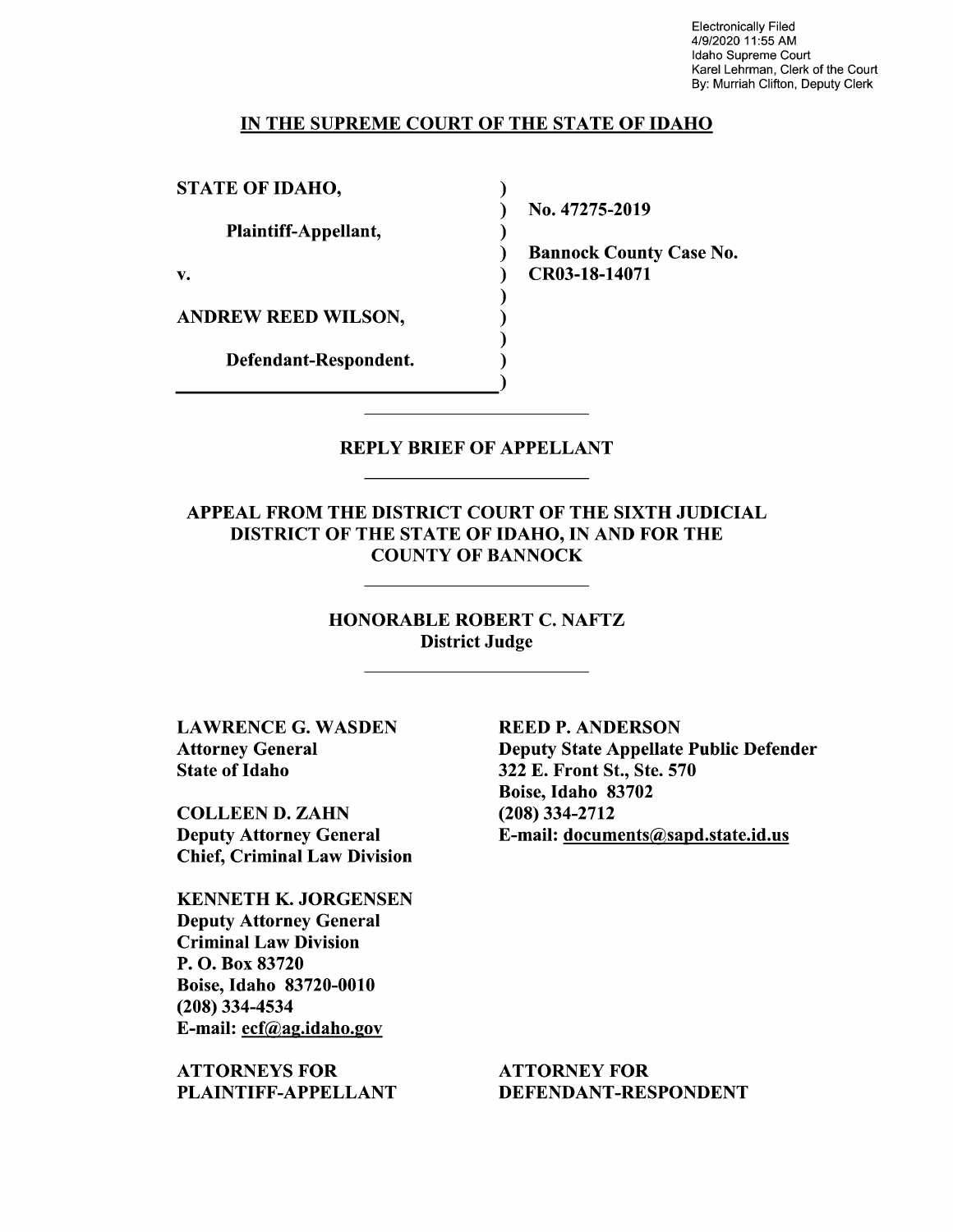# TABLE OF CONTENTS

| I. | Wilson Has Failed To Show That The District Court's Reasonable                                                 |                                                            |  |
|----|----------------------------------------------------------------------------------------------------------------|------------------------------------------------------------|--|
| Π. | The District Court's Determination That The Seizure Was<br>Not Supported By Reasonable Suspicion Is Erroneous3 |                                                            |  |
|    | Α.                                                                                                             |                                                            |  |
|    | В.                                                                                                             | The Officer Was Not Engaged In A "Fishing Expedition" 4    |  |
|    | C.                                                                                                             | The Officer's Suspicions Were Sufficiently Particularized5 |  |
|    |                                                                                                                |                                                            |  |
|    |                                                                                                                |                                                            |  |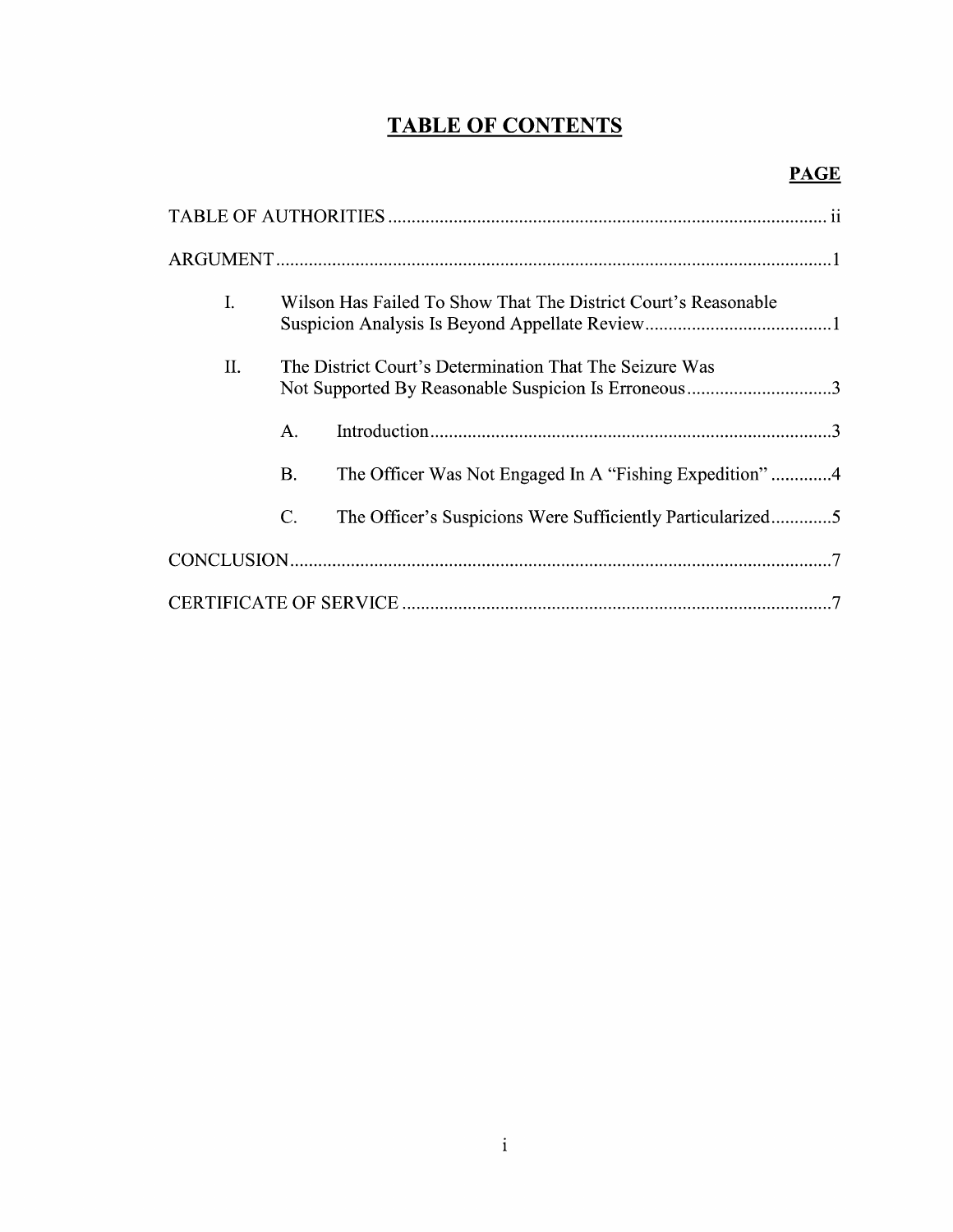# TABLE OF AUTHORITIES

| <b>CASES</b><br><b>PAGE</b> |  |
|-----------------------------|--|
|                             |  |
|                             |  |
|                             |  |
|                             |  |
|                             |  |
|                             |  |
|                             |  |
|                             |  |
|                             |  |
|                             |  |
|                             |  |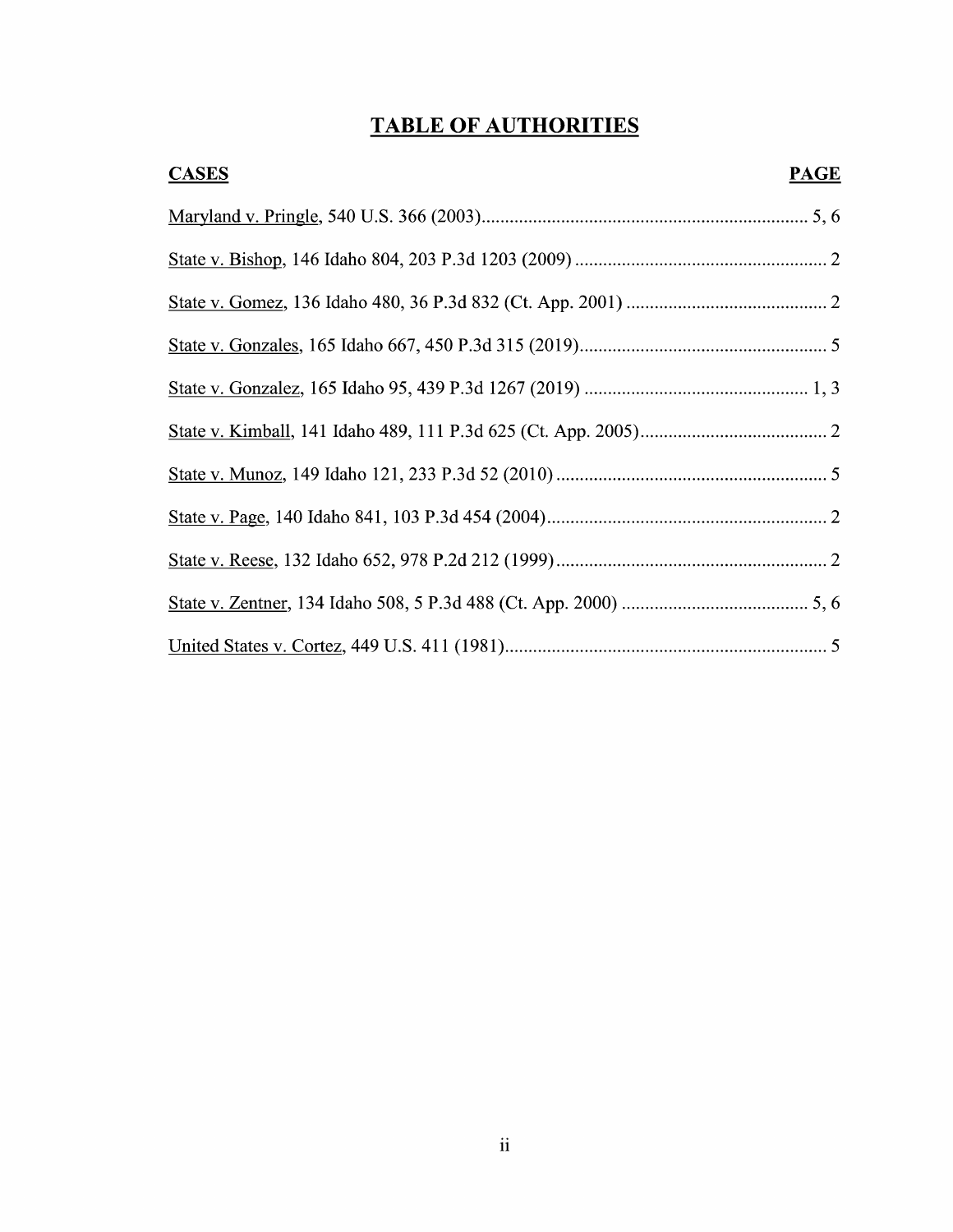#### ARGUMENT

## I. Wilson Has Failed T0 Show That The District Court's Reasonable Suspicion Analysis Is Beyond Appellate Review

Wilson first argues that the district court's reasonable suspicion analysis and holding cannot be challenged on appeal. (Respondent's brief, pp. 5-8.) The argument that the district court's holding cannot be challenged is Without merit.

This Court "will not hold that a trial court erred in making a decision on an issue or a party's position on an issue that it did not have the opportunity to address." State v. Gonzalez, 165 Idaho 95, 3439 P.3d 1267, 1271 (2019). The prosecution, in its posthearing briefing, specifically argued that the encounter was initially consensual, but "[0]nce [the] officer had reasonable suspicion he was allowed to extend the stop into filll DUI investigation to determine whether or not the defendant was operating a motor vehicle while impaired." (R., p. 102.) The record shows that the state took the position that the DUI investigation was supported by reasonable suspicion and the district court addressed that position. The record shows that the issue of reasonable suspicion to conduct a DUI investigation is preserved for appellate review.

Wilson's argument that the state did not preserve the argument that the seizure was justified by reasonable suspicion 0f DUI confuses two issues: When the detention occurred, and whether the detention was supported by probable cause. (Respondent's brief, pp. 5- 8.) He acknowledges that the state asserted that reasonable suspicion supported Wilson's detention, but because the state argued that detention occurred *later in the sequence of* events the state forfeited the argument that reasonable suspicion supported a detention that the district court found occurred earlier. (Respondent's brief, p. 5.) Wilson's argument is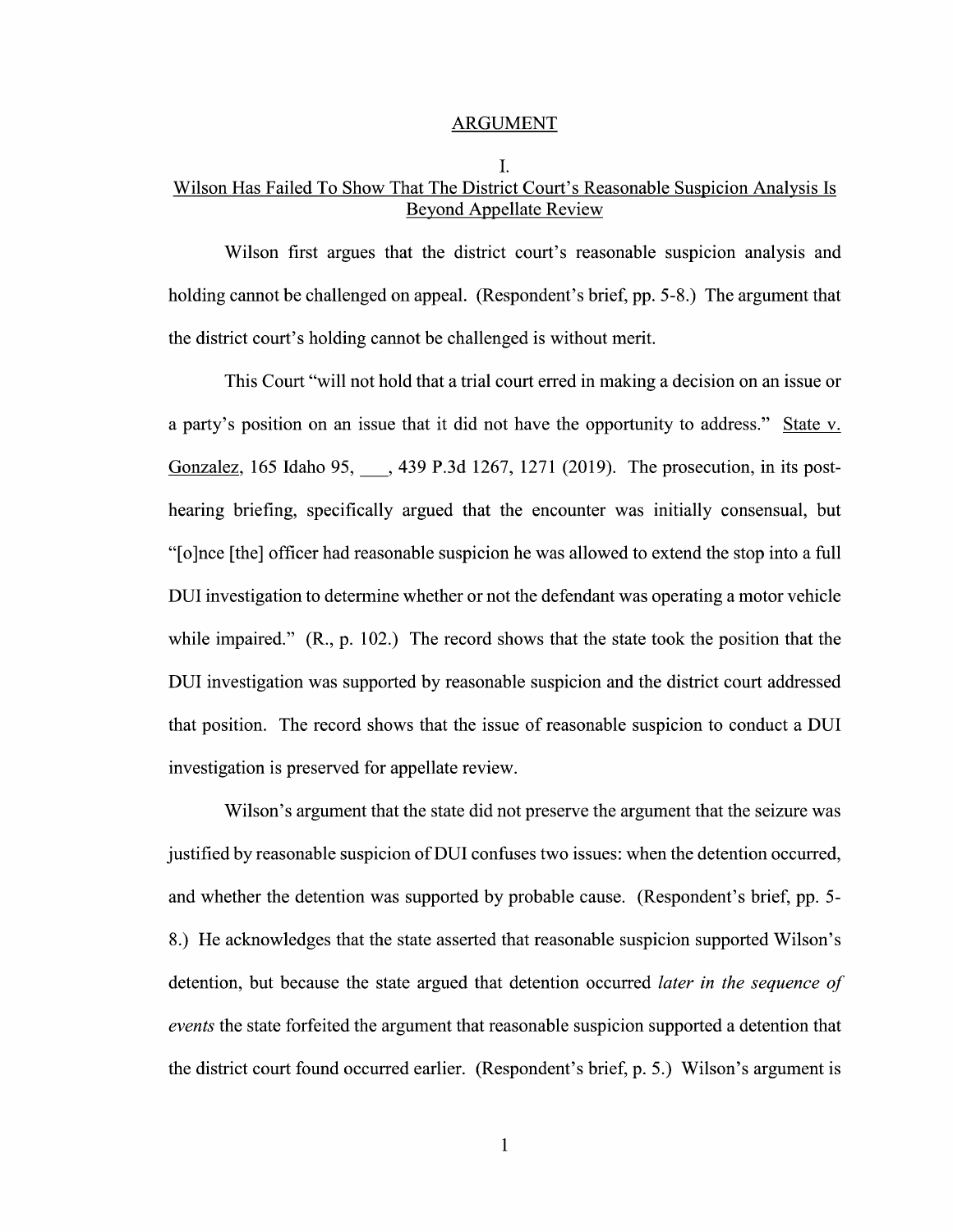that the state's position that the officer had reasonable suspicion "when Mr. Wilson got out of the car" is insufficient to preserve an argument that the officer "possessed reasonable suspicion When he detained him originally." (Respondent's brief, p. 5.) This argument is without merit as it miscomprehends both the rules of preservation and the underlying dynamics of a motion to suppress.

"When a defendant seeks to suppress evidence allegedly obtained as a result of an illegal seizure, the burden of proving that a seizure occurred is on the defendant." State v. Page, 140 Idaho 841, 843, 103 P.3d 454, 456 (2004) (quoting State v. Reese, 132 Idaho 652, 654, 978 P.2d 212, 214 (1999)). "[T]he government carries the burden of proving that the search or seizure in question was reasonable." State v. Bishop, 146 Idaho 804, 811, 203 P.3d 1203, 1210 (2009). See State v. Kimball, 141 Idaho 489, 491, 111 P.3d 625, 627 (Ct. App. 2005) ("It is the State's burden to demonstrate reasonable suspicion for a stop."); State V. Gomez, <sup>136</sup> Idaho 480, 483, <sup>36</sup> P.3d 832, <sup>835</sup> (Ct. App. 2001) (state has burden 0f demonstrating that warrantless detention is based upon objectively reasonable suspicion, and thus "reasonable under the Fourth Amendment"). Here Wilson argued the detention occurred in the drive-through lane, while the state argued the detention occurred later, in the parking lot. (R., pp. 85, 101-02.) The state then, as noted above, argued that the detention was supported by reasonable suspicion. (R., p. 102.) Wilson's argument that the state had to prevail on the first issue (when the detention occurred) in order to preserve for appellate review the second issue (Whether the detention was reasonable) is Without merit.

Indeed, the fact that the district court decided the reasonable suspicion issue after ruling against the state 0n the detention issue (R., pp. 119-28) shows that the reasonable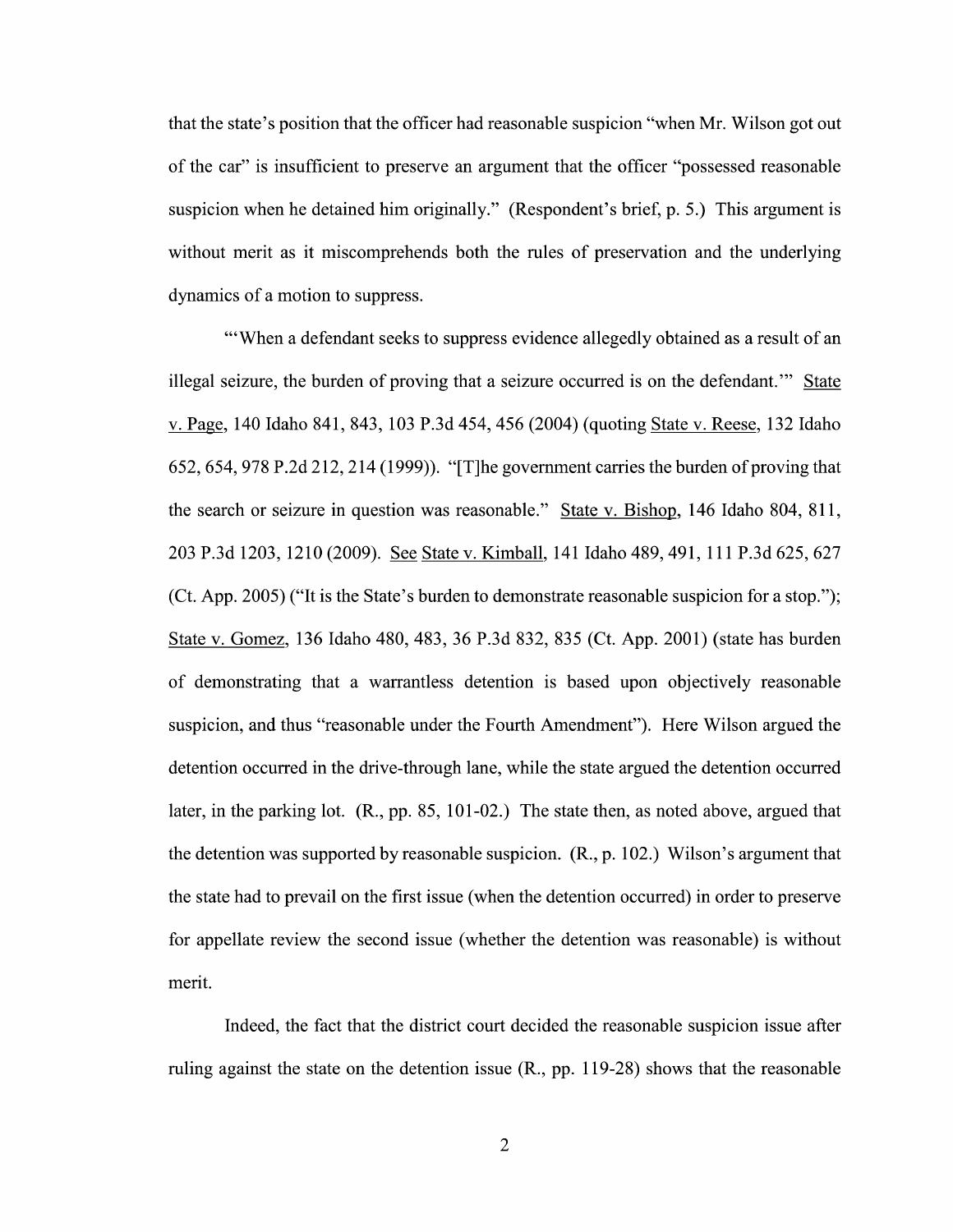suspicion issue was presented regardless of how the district court resolved the detention issue. Because the state had the burden 0f showing reasonable suspicion, the fact that the district court directly ruled 0n the reasonable suspicion issue after it ruled against the state 0n the detention issue demonstrates that the district court believed the issue was presented by the state's argument. The district court certainly had "the opportunity to address," Gonzalez, 165 Idaho at  $\phantom{0}$ , 439 P.3d 1271, the issue of reasonable suspicion, and in fact did so.

The state argued that the detention was supported by reasonable suspicion. That it argued that the detention happened at a different point in the sequence of events than ultimately found by the district court does not show that the state did not take the position that the detention was justified by reasonable suspicion of DUI. The district court's determination that the seizure was not supported by reasonable suspicion is preserved for appellate review.

## II. The District Court's Determination That The Seizure Was Not Supported By Reasonable Suspicion Is Erroneous

#### A. Introduction

At the time the officer seized Wilson by telling him to pull into the parking lot once he had gotten his food, the officer  $(1)$  knew that a restaurant employee had reported suspicion that Wilson was driving under the influence  $(1/9/19 \text{ Tr}., p. 10, Ls. 11-18; 4/18/19)$ Tr., p. 5, L.  $17 - p.$  6, L. 1; R., p. 118); (2) had seen several empty large (32 ounce) beer cans in the car  $(1/9/19 \text{ Tr}., p. 11, Ls. 9-10; R., p. 118)$ ; and (3) smelled a strong odor of alcohol emanating from the car  $(1/9/19$  Tr., p. 11, Ls. 11-14; R., p. 127). Were Wilson alone in the car it would be beyond cavil that the officer had reasonable suspicion to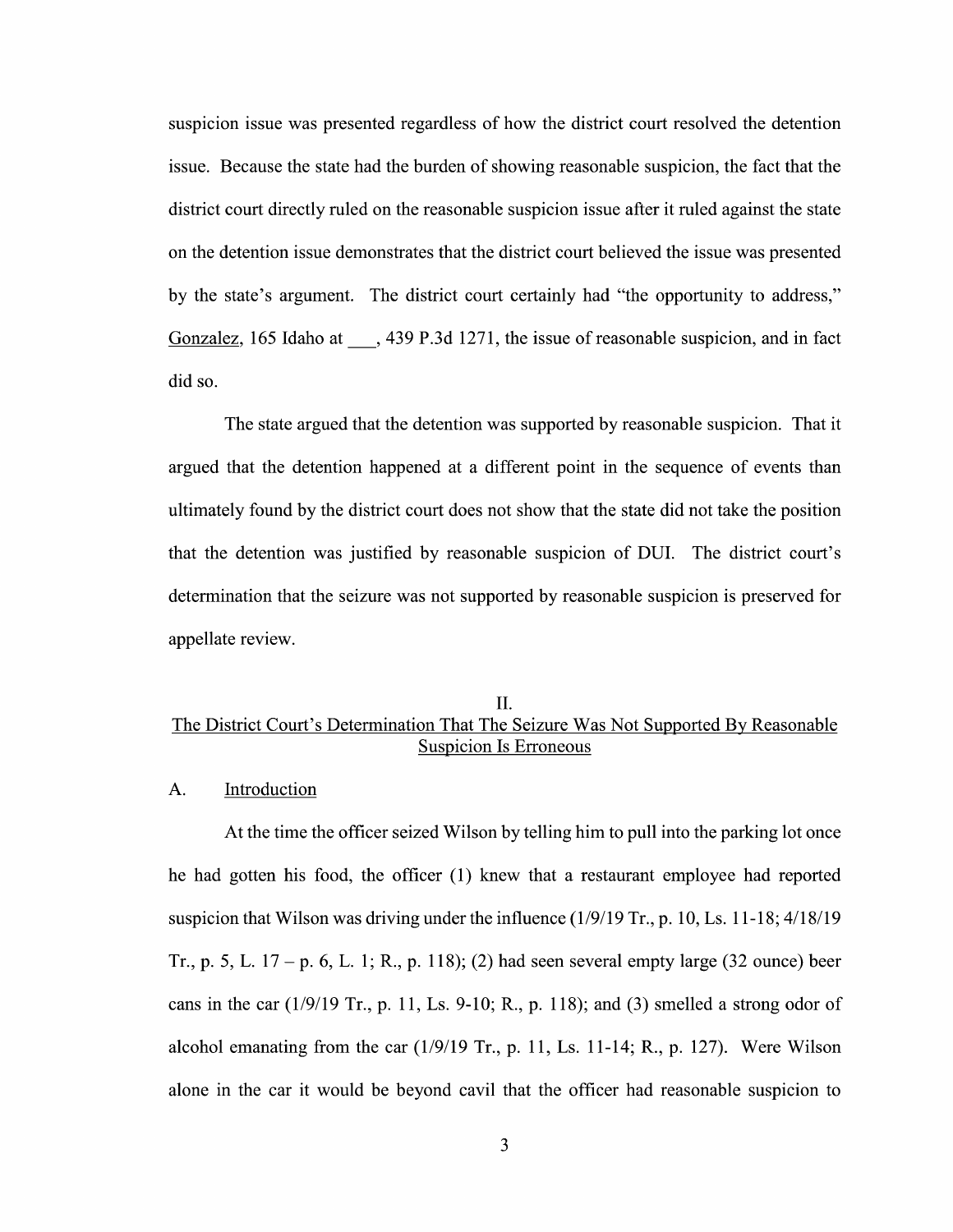investigate Wilson for DUI. Thus, the only issue presented in this case is whether the presence of additional occupants of the car rendered the officer's suspicion of DUI constitutionally unreasonable. The district court's conclusion itdid is contrary to logic and applicable legal authority. (Appellant's brief, pp. 4-9.)

Wilson argues that the officer was engaged in a "fishing expedition" and that his suspicion was "unparticularized." (Respondent's brief, pp. 9-10.) These arguments are, respectively, contrary to the facts and contrary to the law.

### B. The Officer Was Not Engaged In A "Fishing Expedition"

Wilson argues the officer was engaged in a "fishing expedition" because "nothing about the phone call [from the restaurant employee] established reasonable suspicion of criminal activity," the officer neither smelled alcohol 0n Wilson's "person" nor detected nystagmus in his eye movement until after the detention, and neither the officer nor the restaurant employee witnessed a "driving pattern." (Respondent's brief, pp. 9-10.) To the extent these claims are accurate, they are incomplete.

The restaurant employee testified that he called in a "drunk driver" at 2:30 in the morning.  $(4/18/19 \text{ Tr.}, p. 4, L. 21 - p. 5, L. 20.)$  The occupants of the car were "really laughing," which the employee took as "a sign of something." (4/18/19 Tr., p. 5, Ls. 21-23.) When the occupants of the car were told that the restaurant was busy and their food would be delayed, Wilson responded by saying that they had alcohol in the car "so it's okay for the wait." (4/18/19 Tr., p. 5, Ls. 19-25; p. 6, Ls. 15-21; p. 9, Ls. 19-22.) The restaurant employee told dispatch that he "suspected the person was drunk and that they had alcohol in the car, that they said they had alcohol in the car."  $(4/18/19 \text{ Tr}$ , p. 10, Ls. 1-8.) Contrary to Wilson's incomplete rendition 0f this evidence, the fact that the police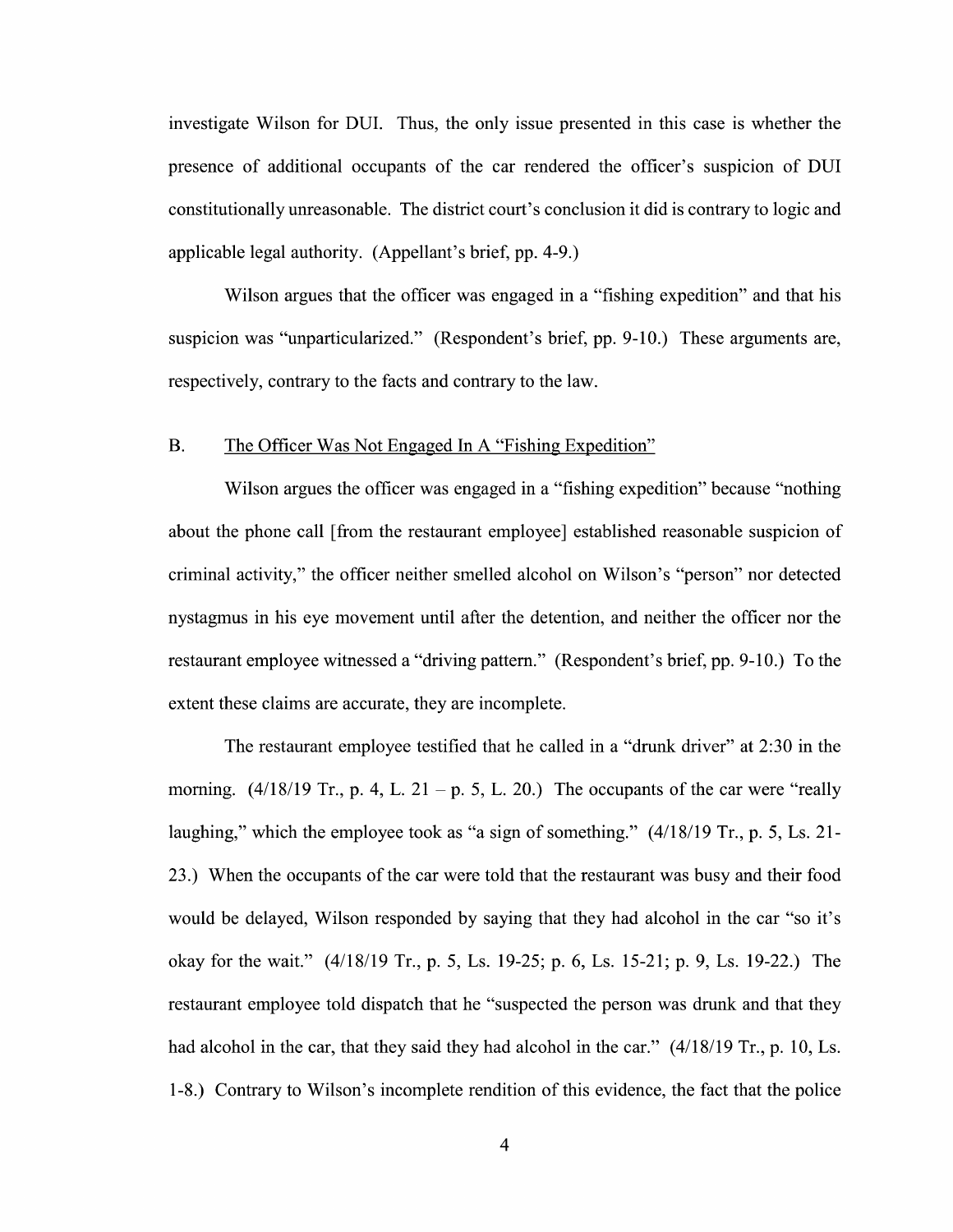had a citizen report of a potential DUI because he suspected Wilson was drunk and had alcohol in his car was an important part 0f the totality of the circumstances showing reasonable suspicion 0f DUI. When combined With the evidence gathered by the officer after making contact but before the detention (several large empty beer cans and the strong smell of alcohol from the vehicle), the officer was not engaged in a "fishing expedition," but a constitutionally reasonable DUI investigation.

## C. The Officer's Suspicions Were Sufficientlv Particularized

Police must have "a suspicion that the particular individual being stopped is engaged in wrongdoing." United States V. Cortez, 449 U.S. 411, 418 (1981). "An investigatory stop does not deal with hard certainties, but with probabilities." State v. Munoz, 149 Idaho 121, 126, 233 P.3d 52, 57 (2010) (internal quotation omitted). The mere inability to exclude other occupants of a car does not render suspicion insufficiently particularized. Maryland V. Pringle, 540 U.S. 366, 368 (2003); State V. Zentner, 134 Idaho 508, 510, P.3d 488, 490 (Ct. App. 2000). Here the mere possibility that Wilson could have been sober but merely hanging out With drunks did not render the officer's suspicions of DUI insufficiently particularized so as t0 be unreasonable.

Wilson argues that his "'presence in an area of expected criminal activity, standing alone," and his "'proximity to others suspected of or associated with criminal activity, without more," is not enough to support a reasonable particularized suspicion that he was committing a crime. (Respondent's brief, p. 11 (quoting State v. Gonzales, 165 Idaho 667,  $\_,$  450 P.3d 315, 322 (2019)).) Wilson was not, however, merely in a high crime area or near others committing crimes. He was in a car in the drive-through lane of a fast-food restaurant with two other people *not* suspected of committing any crimes. The officer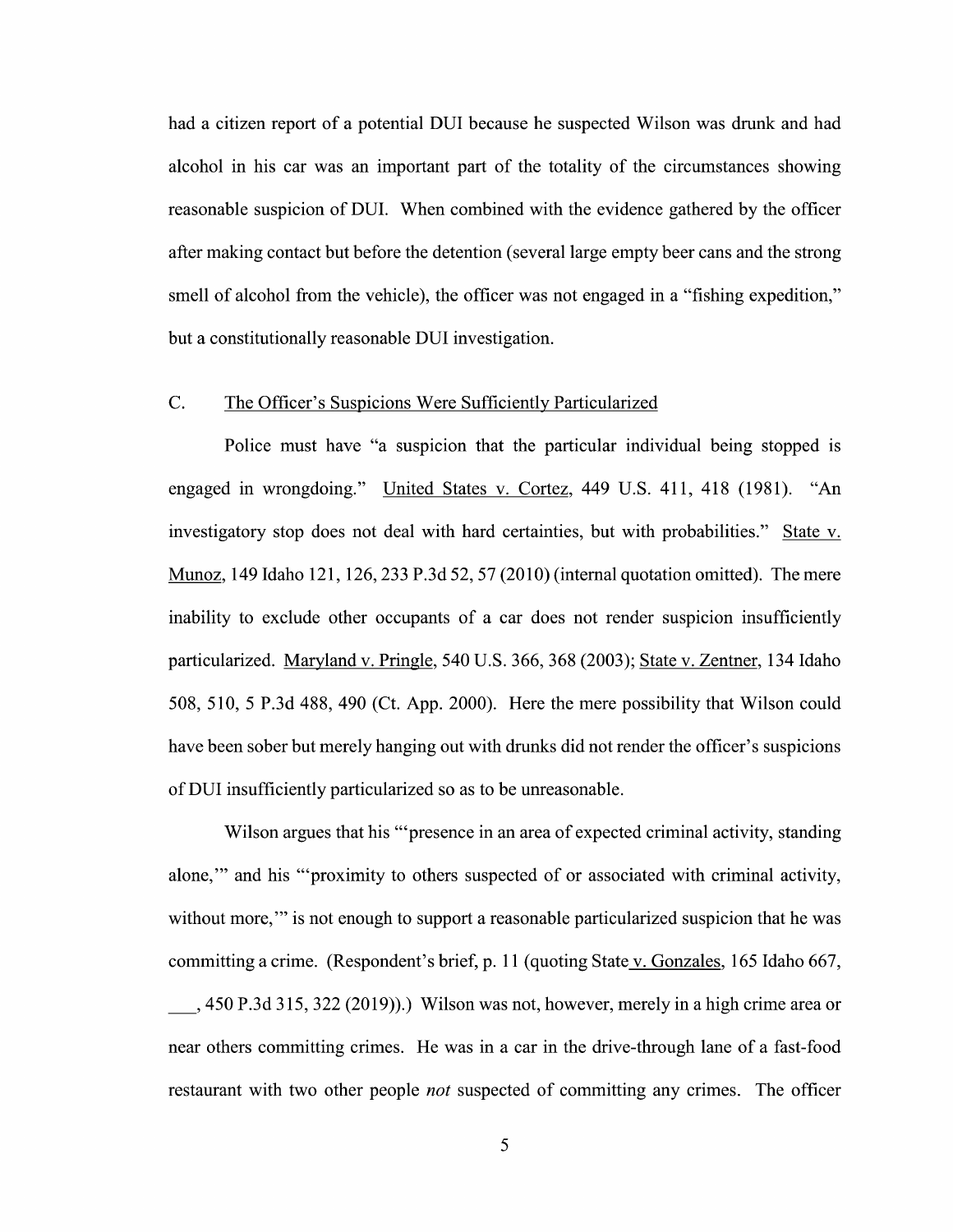reasonably believed one or more or all of the people in that car had been drinking, and the only question is Whether the presence of passengers eliminated reasonable suspicion that Wilson was one of the people who had been drinking. The well-established rule that proximity to criminal activity does not alone give rise to reasonable suspicion articulated in Gonzalez does not answer that question.

In Maryland V. Pringle, 540 U.S. 366, 373 (2003), the Supreme Court 0fthe United States held that evidence that cocaine and cash was in a car occupied by three men created particularly individualized probable cause as t0 all three men because they all had access to the contraband and the evidence did not exclude any one of them. The rule that mere proximity was insufficient did not apply in that case because "it was reasonable for the officer to infer a common enterprise among the three men." Id. It was no less reasonable in this case to infer that Wilson was involved in a "common enterprise" of drinking with the others in his car under the facts 0f this case. The reasonable suspicion in this case, even more so than the probable cause in Pringle, was not based on mere proximity to someone else's criminal conduct.<sup>1</sup>

In this case a concerned citizen reported a suspected drunk driver. The officer was able to corroborate that report With evidence that the interior of the car smelled strongly 0f an alcoholic beverage and contained multiple empty large beer cans. This created reasonable suspicion of DUI, not suspicion that only the passengers had been drinking.

In <u>State v. Zentner</u>, 134 Idaho 508, 510, 5 P.3d 488, 490 (Ct. App. 2000), there was even <sup>1</sup> In <u>State v. Zentner</u>, 134 Idaho 508, 510, 5 P.3d 488, 490 (Ct. App. 2000), there was even more evidence that the contraband in the car was a joint enterprise by the car's occupants, such as evidence that all three we Wilson tries to distinguish Zentner based on this additional evidence, but makes no attempt to distinguish Pringle. (Respondent's brief, pp. 11-13.)